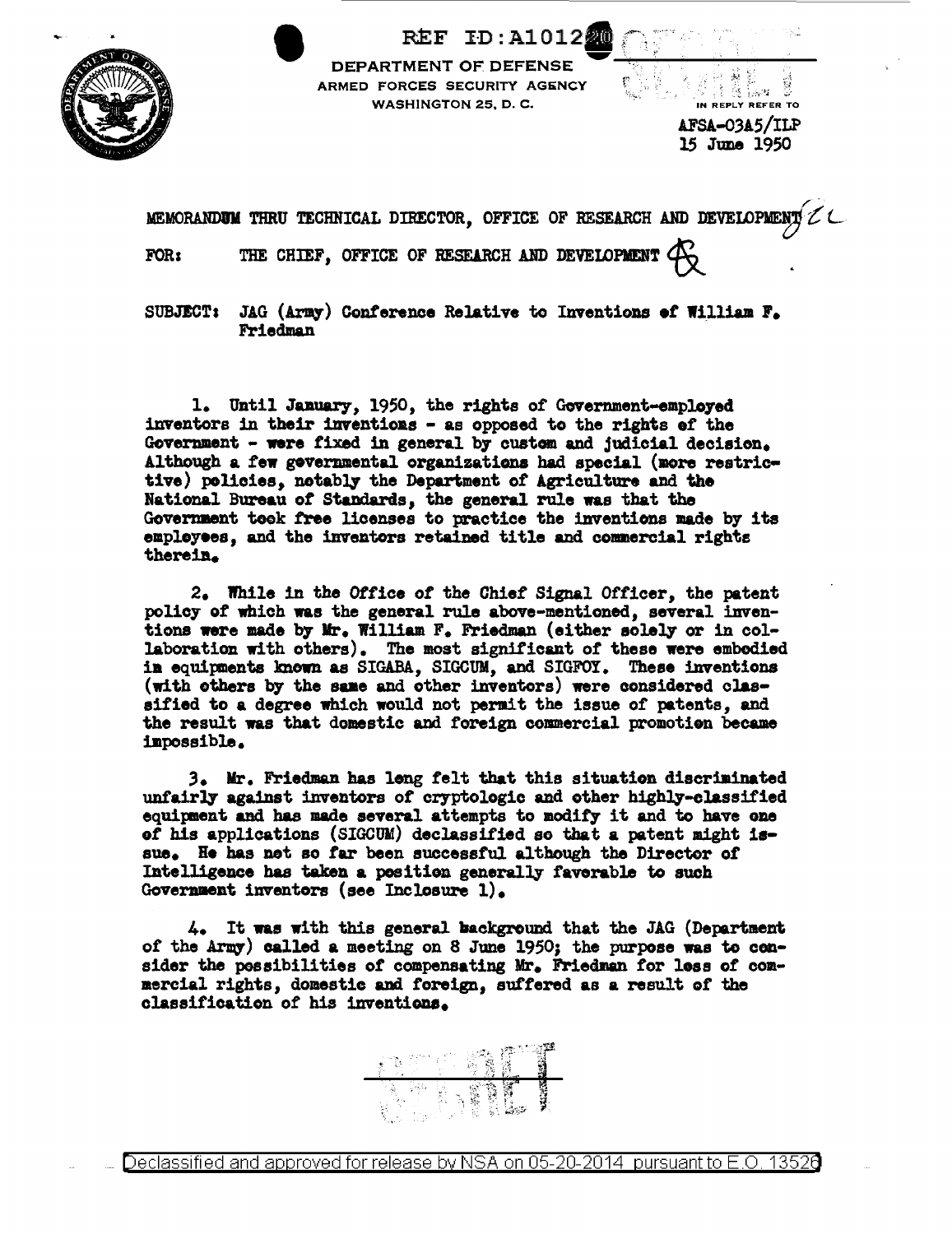

29 April 1946

MEMORANDUM FOR THE CHIEF, ARMY SECURITY AGENCY:

SUBJECT: Release of Cryptographic Principles.

1. The following policy is announced to be effective immediately:

a. Cryptographic principles or devices developed by otticers, enlisted aen, or civilians employed in any War Department Agency, or patents or patent applications on such principles or devices which are owned by, assigned to, or licensed for use of the War Department will not be released for use of foreign governments or for foreign or domestic commercial or private use until such time as necessary information is available and a procedure established in the Army Security Agency whereby information which is cryptographed by means of such prin-<br>ciples or devices can be cryptanalyzed and read under any and all circumstances.

b. Where it is in the interest of the Government of tbe United States that an empleyee have no patent rights in cryptographic principles or devices to dispose of, and for the Government to own the entire interest for security reasons throughout any foreseeable future; and where discovery or invention or ceyptographic principles or devices has been made by a civilian employee and does not relate to a matter as to which the employee was specifically directed to experiment with a view to suggesting improvements nor was produced as a result of any specific empleyment or contract to invent a specific device or article; and where an application for patent on such principles or devices has been f'iled with an assignment-in-trust to the Government for the purpose of maintaining such application in secrecy, the Military Intelligence Division will support, subject to the availability of appropriations, any reasonable request for purchase of all commercially exploitable reversionary rights of the inventor in the patent application.

*Copy* 

 $\bigtriangleup$  , ,

/s/ CARTER W. CLARKE Celonel, GSC Acting Deputy, A. C. of S., G-2